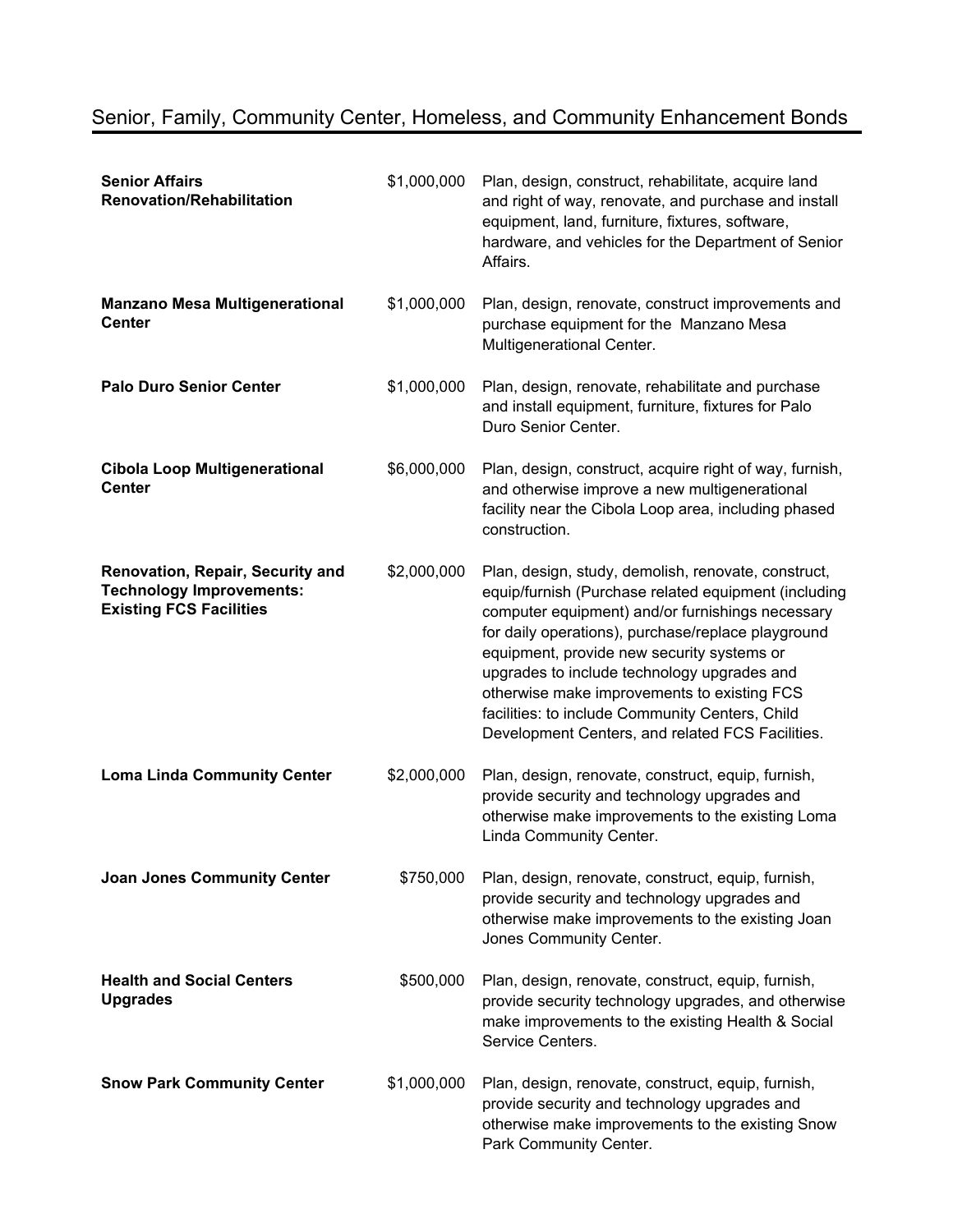| <b>Westgate Community Center</b><br><b>Renovations</b>                                                                                 | \$250,000   | Plan, design, renovate, construct, equip, furnish,<br>provide security and technology upgrades and<br>otherwise make improvements to the existing<br><b>Westgate Community Center.</b>                                                                                                                                                                                                                                                                                                               |
|----------------------------------------------------------------------------------------------------------------------------------------|-------------|------------------------------------------------------------------------------------------------------------------------------------------------------------------------------------------------------------------------------------------------------------------------------------------------------------------------------------------------------------------------------------------------------------------------------------------------------------------------------------------------------|
| <b>Westside Community Center</b><br><b>Construction, Phase II</b>                                                                      | \$3,500,000 | Plan, design, construct, furnish, and otherwise<br>improve a new Westgate Community Center,<br>including phased construction.                                                                                                                                                                                                                                                                                                                                                                        |
| <b>Metropolitan Gateway Facility</b><br><b>Renovations</b>                                                                             | \$2,000,000 | Plan, design, construct, renovate, rehabilitate,<br>acquire right of way, furnish, and otherwise improve<br>a treatment and care gateway facility.                                                                                                                                                                                                                                                                                                                                                   |
| <b>District 3 Community Facility</b>                                                                                                   | \$4,500,000 | Plan design, construct, acquire land and right of<br>way, purchase, equip, furnish, and otherwise provide<br>for a Community Enhancement Facility in Council<br>District 3.                                                                                                                                                                                                                                                                                                                          |
| <b>Homeless Encampments</b>                                                                                                            | \$500,000   | Plan, design, acquire land, construct, install, equip,<br>and otherwise improve encampment facilities for the<br>homeless.                                                                                                                                                                                                                                                                                                                                                                           |
| <b>Senior, Family, Community</b><br><b>Center and Community</b><br>Enhancements <sup>[1]</sup> Projects -<br><b>Council District 1</b> | \$240,000   | Plan, design, develop, construct, demolish, equip,<br>renovate, expand, repair, study, landscape,<br>streetscape, enhance and otherwise improve, and<br>acquire property for City-owned community centers<br>including those for families, youth, senior citizens,<br>and for economic development projects and for<br>infrastructure and/or facility improvements<br>associated with Metropolitan Redevelopment Area<br>projects and for community enhancement projects<br>that benefit District 1. |
| <b>Senior, Family, Community</b><br><b>Center and Community</b><br>Enhancements□ Projects -<br><b>Council District 2</b>               | \$250,000   | Plan, design, develop, construct, demolish, equip,<br>reconstruct, renovate, rehabilitate, expand, repair,<br>study landscape, streetscape, enhance and<br>otherwise improve, and to acquire property for city-<br>owned community centers including those for<br>families, youth, senior citizens and for other<br>community enhancement projects that will benefit<br>District 2.                                                                                                                  |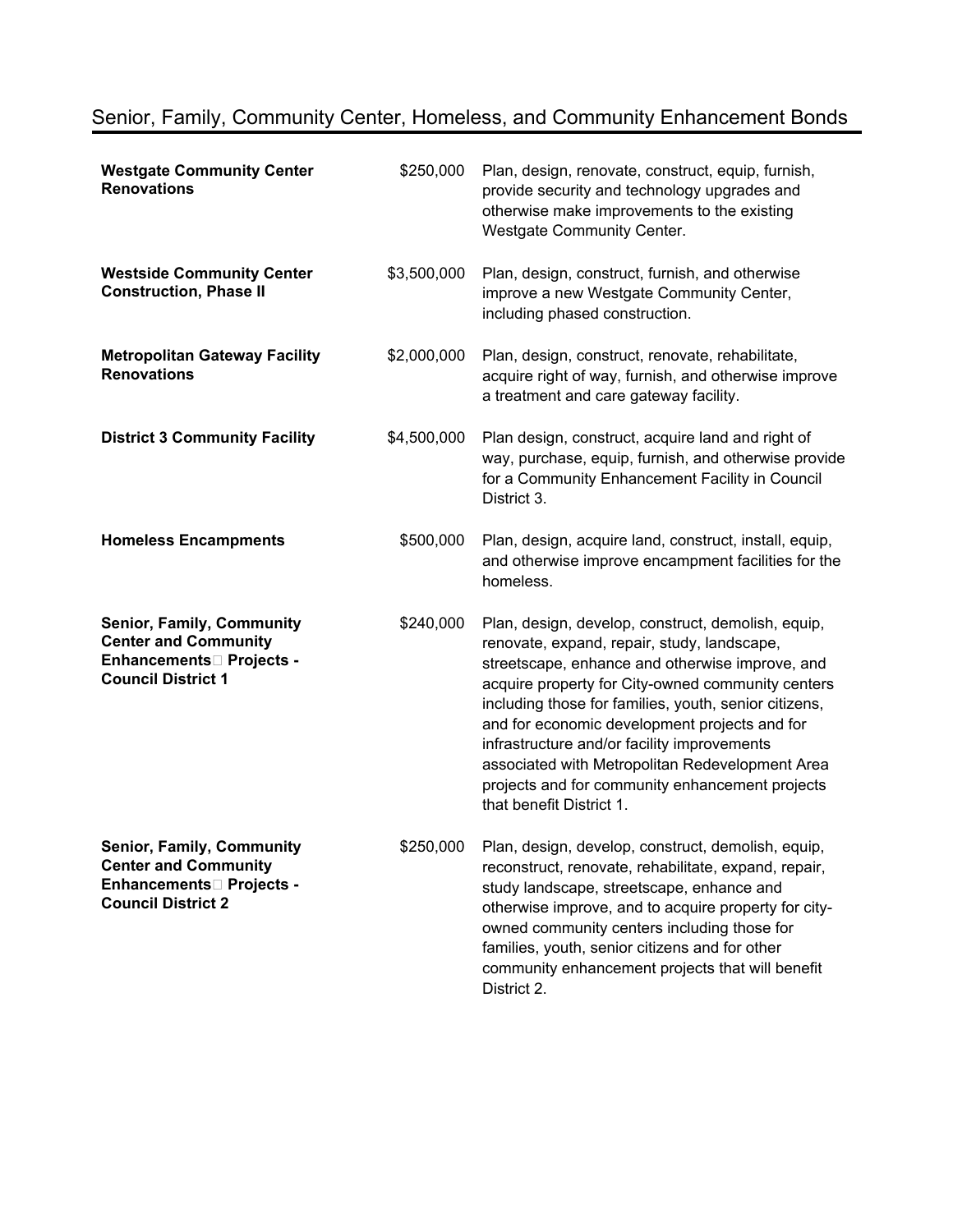| <b>Senior, Family, Community</b><br><b>Center and Community</b><br>Enhancements□ Projects -<br><b>Council District 3</b>               | \$300,000 | Plan, design, develop, construct, demolish, equip,<br>renovate, expand, repair, study, landscape,<br>streetscape, enhance and otherwise improve, and<br>acquire property for City-owned community centers<br>including those for families, youth, senior citizens,<br>and for economic development projects and for<br>infrastructure and/or facility improvements<br>associated with Metropolitan Redevelopment Area<br>projects and for community enhancement projects<br>that benefit District 3. |
|----------------------------------------------------------------------------------------------------------------------------------------|-----------|------------------------------------------------------------------------------------------------------------------------------------------------------------------------------------------------------------------------------------------------------------------------------------------------------------------------------------------------------------------------------------------------------------------------------------------------------------------------------------------------------|
| <b>Senior, Family, Community</b><br><b>Center and Community</b><br>Enhancements□ Projects -<br><b>Council District 4</b>               | \$80,000  | Plan, design, develop, construct, demolish, equip,<br>reconstruct, renovate, rehabilitate, expand, repair,<br>study landscape, streetscape, enhance and<br>otherwise improve, and to acquire property for city-<br>owned community centers including those for<br>families, youth, senior citizens and for other<br>community enhancement projects that will benefit<br>District 4.                                                                                                                  |
| <b>Senior, Family, Community</b><br><b>Center and Community</b><br>Enhancements□ Projects -<br><b>Council District 5</b>               | \$200,000 | Plan, design, develop, construct, demolish, equip,<br>reconstruct, renovate, rehabilitate, expand, repair,<br>study landscape, streetscape, enhance and<br>otherwise improve, and to acquire property for city-<br>owned community centers including those for<br>families, youth, senior citizens and for other<br>community enhancement projects that will benefit<br>District 5.                                                                                                                  |
| <b>Senior, Family, Community</b><br><b>Center and Community</b><br><b>Enhancements Projects -</b><br><b>Council District 6</b>         | \$500,000 | Plan, design, develop, construct, demolish, equip,<br>renovate, expand, repair, study, landscape,<br>streetscape, enhance and otherwise improve, and<br>acquire property for City-owned community centers<br>including those for families, youth, senior citizens,<br>and for economic development projects and for<br>infrastructure and/or facility improvements<br>associated with Metropolitan Redevelopment Area<br>projects and for community enhancement projects<br>that benefit District 6. |
| <b>Senior, Family, Community</b><br><b>Center and Community</b><br>Enhancements <sup>[1]</sup> Projects -<br><b>Council District 7</b> | \$350,000 | Plan, design, develop, construct, demolish, equip,<br>reconstruct, renovate, rehabilitate, expand, repair,<br>study landscape, streetscape, enhance and<br>otherwise improve, and to acquire property for city-<br>owned community centers including those for<br>families, youth, senior citizens and for other<br>community enhancement projects that will benefit<br>District 7.                                                                                                                  |